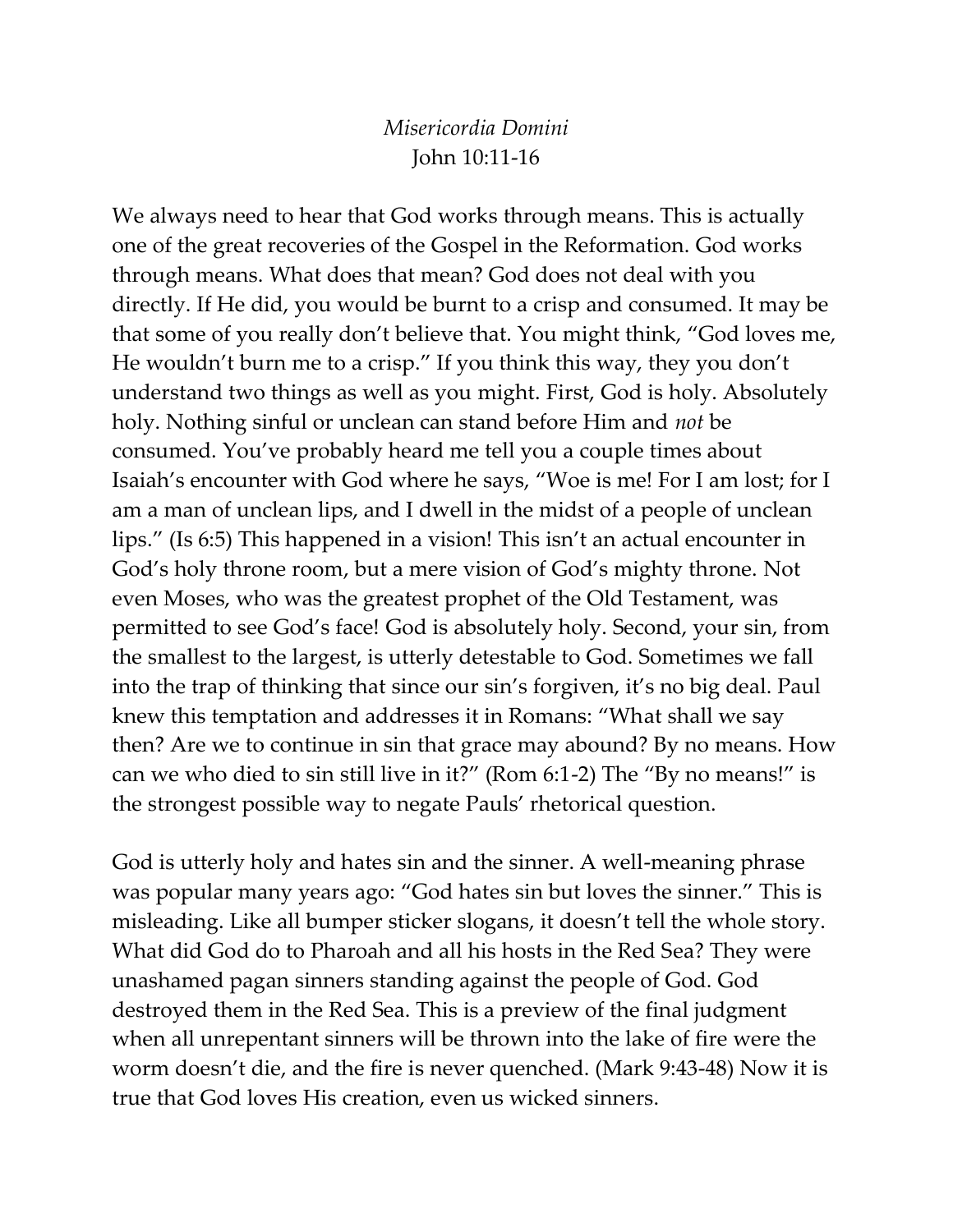He doesn't leave us in our sin to die an eternal death. Yet God must find a way to save sinners without consuming them in His holy fire.

This is the miracle and mystery of the incarnation. Somehow, in a way that reason cannot comprehend, God joins Himself to His creation by becoming a Man. He hides His full glory so that the people in Jerusalem and Galilee are not consumed by it. When Jesus says, "I am the Good Shepherd. The Good Shepherd lays down His life for the sheep," (v. 11) He is describing the means by which God saves sinners. God doesn't utterly destroy us and start over. I'm really glad this is true. I like being alive. Don't you? God doesn't snap His fingers and make sin go away. That would be unrighteous which is impossible for God. I'm really glad this is true as well. We have a God who is worthy of our praise, honor, and thanksgiving.

And Jesus is the means of salvation in two ways. First, He is the propitiation for our sin. That is, He is the unblemished Lamb of God who takes away the sin of the world. (Jn 1:29). As Hebrews says, "When Christ appeared as a High Priest of the good things that have come... He entered once for all into the holy places, not by means of the blood of goats and calves but by means of His own blood, thus securing an eternal redemption." (Heb 9:11-12) Second, Jesus is our righteousness. If Jesus wasn't righteous, He wouldn't have been the unblemished Lamb of God. By His resurrection, we know that He is perfectly righteous. You know the parable of the wedding feast. (Mt 22:1-14) God prepares His great wedding feast. The people originally invited spurn His invitation, so God's servants go out into the roads and invite everyone they find. They all receive a wedding garment which is symbolic for the righteousness of Christ we receive in our baptism. One guest wore his own garment and without ceremony was thrown out into the outer darkness. Paul puts it this way: "And because of God you are in Christ Jesus, who became to us wisdom from God, righteousness and sanctification and redemption." (1 Cor 1:30)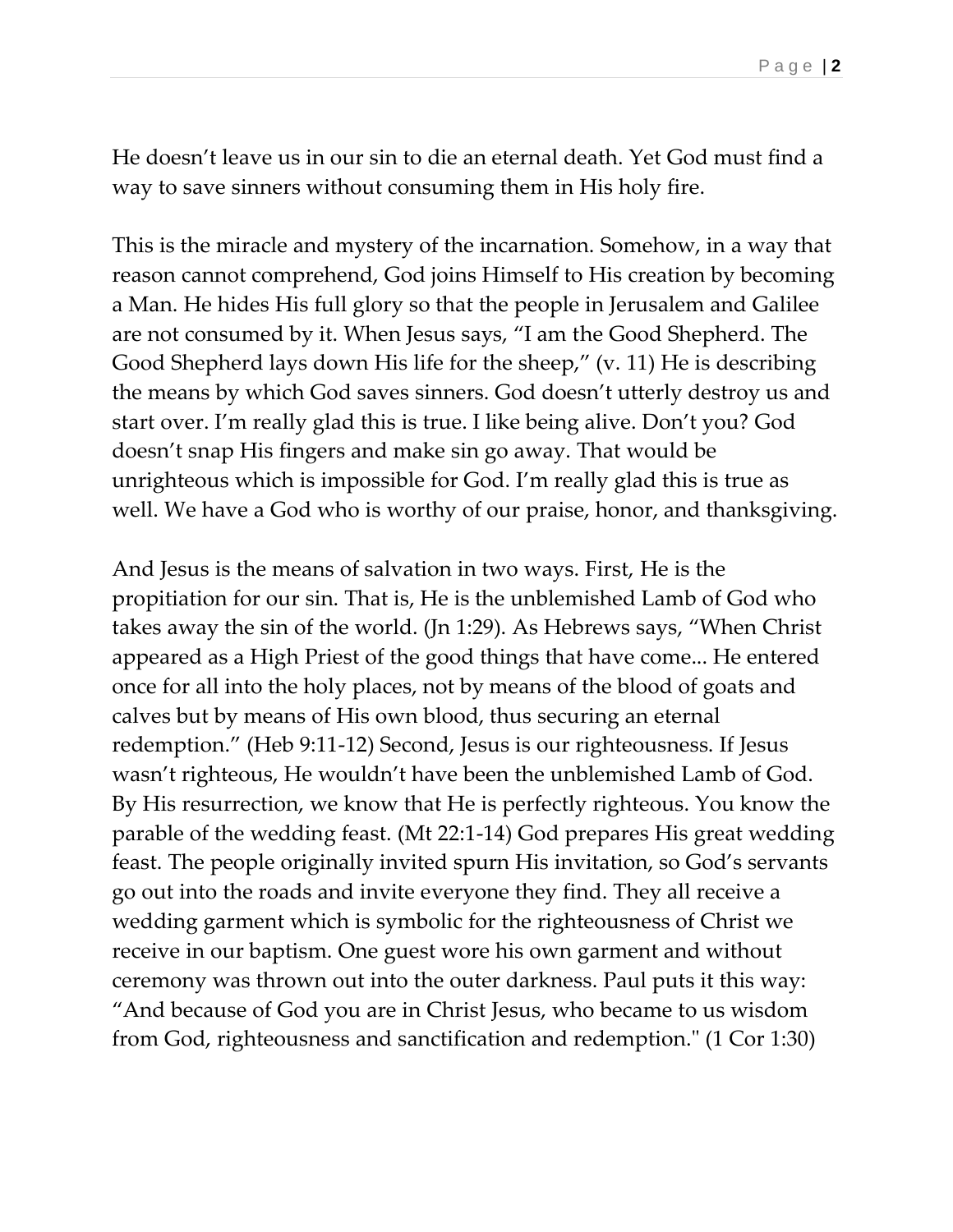So, through the *means* of Christ, God has reconciled the world to Himself. Jesus does what we cannot do. He pays for our sin by His blood and covers us with His righteousness. You must be put into Christ. And God uses means to do this as well. Primarily, God uses the Gospel to redeem us and make us a holy people. This is why Paul says, "For I am not ashamed of the gospel, for it is the power of God for salvation to everyone who believes, to the Jew first and also to the Greek. For in it the righteousness of God is revealed from faith for faith, as it is written, 'The righteous shall live by faith.'" (Rom 1:16-17)

The Gospel is the proclamation of what God has done for you in the work of Jesus Christ. Not the work of Joseph or David or Moses or Isaiah, but the work of Jesus. It's not that the work God did *through* Joseph or David or Moses or Isaiah isn't important. There we see God keeping His promises to an unfaithful people. But the work done *through* these saints pointed to the greater work done *by* Jesus. The work done by Jesus is done for you, but it must come to you through God's means. It doesn't just drop down out of the sky and hit you upon the head. It's not found within yourself. As Jeremiah says, "The heart is deceitful above all things and desperately sick; who can understand it?" (Jer 17:9) God is talking to Judah, His chosen people lest you think God was just talking about unbelievers. The grace of God must come to you some other way. And God has established particular means through which His work comes to you so that you repent and believe in the Gospel. And as you already know, this repentance continues in your life until you die!

In the foolishness of God, He decreed that preaching Christ crucified is the way that He makes converts and keeps converts. As Paul says, "Faith comes from hearing, and hearing through the word of Christ." (Rom 10:17) And "We preach Christ crucified, a stumbling block to Jews and folly to Gentiles, but to those who are called, both Jews and Greeks, Christ [is] the power of God and the wisdom of God." (1 Cor 1:23-24)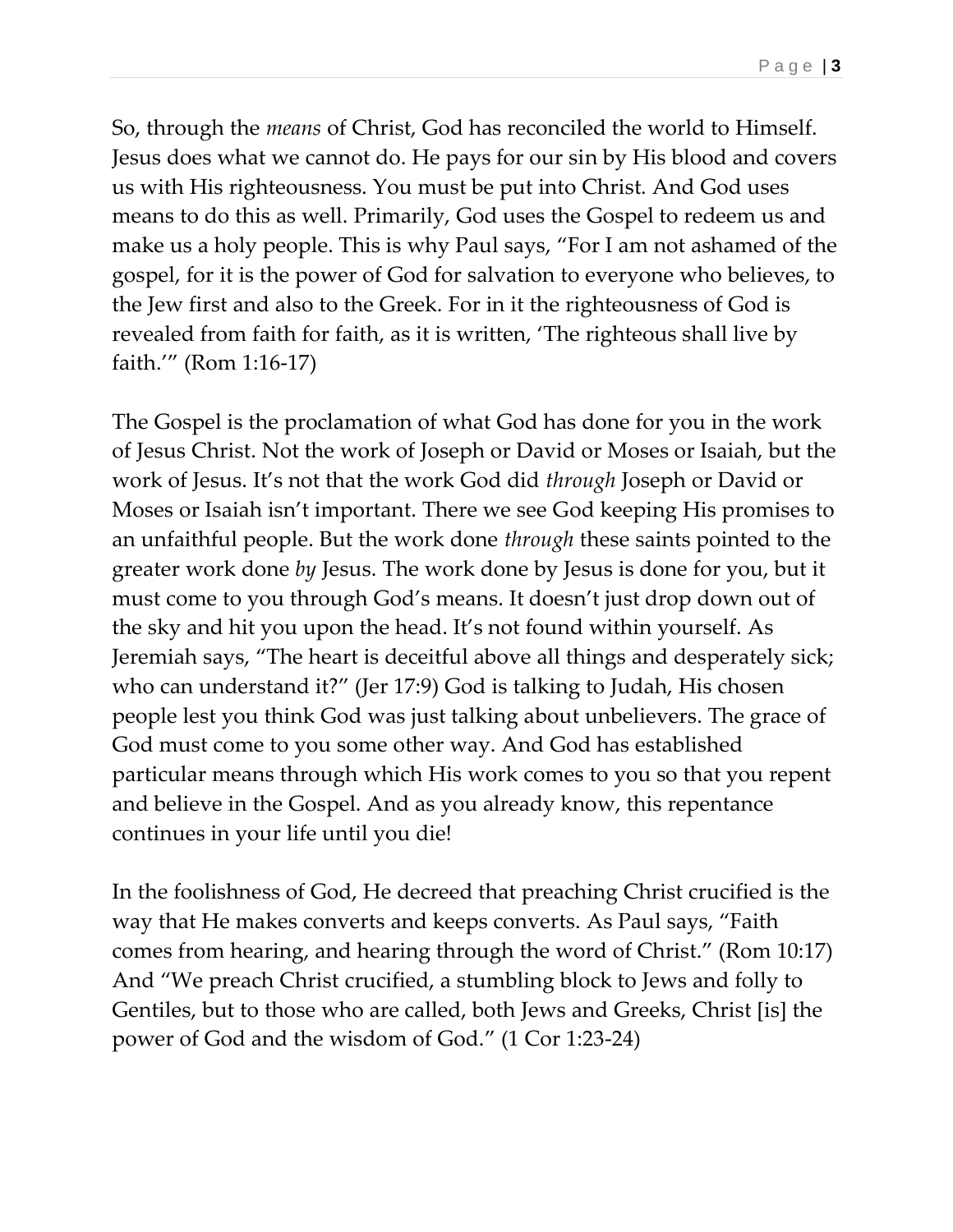This primarily happens in the official preaching of God's Word. This is meant "to equip the saints, for the ministry [of Word and Sacrament], for building up the body of Christ, until we all attain to the unity of the faith and of the knowledge of the Son of God, to mature manhood, to the measure of the stature of the fullness of Christ, so that we may no longer be children, tossed to and fro by the waves and carried along by every wind of doctrine, by human cunning, by craftiness in deceitful schemes." (Eph 4:12-14) Don't fall for the deceitful scheme of "every man a minister" that perverts what Jesus is doing with preaching and the office of the ministry. Saints don't do the ministry. You are equipped and built up *by* the ministry of pastors. This doesn't mean that pastors are Old Testament priests through whom you must go for access to God. You have access to God by virtue of your baptism. You have unfettered access. Pastors aren't better than you or your masters. That's not the way of the kingdom of God. Pastors are servants who serve to you the grace of God in the means that He has established, namely Word and Sacrament ministry. When pastors forget they are servants and stewards, and it is the Good Shepherd's church, and many "Herr" Pastors do this, they do a lot of damage to Christ's church. Pastors are to proclaim God's Word and not their own.

And this doesn't mean that you don't proclaim the Word of God to your neighbor where God has placed you. Peter teaches you to "always be prepared to make a defense to anyone who asks you for a reason for the hope that is in you." (1 Peter 3:15) And Moses teaches you about the Word of God: "You shall teach [it] diligently to your children, and shall talk of [it] when you sit in your house, and when you walk by the way, and when you lie down, and when you rise." (Deut 6:7) You are to be so consumed by the Word of God that it wells up out of you to anyone who will listen. New believes are made two ways. The first is by having babies and rearing them in the fear and admonition of the Lord. The second is by proclaiming God's Word as you have opportunity to those around you so that they are brought to font, pulpit, and altar to receive God's good gifts of grace upon grace.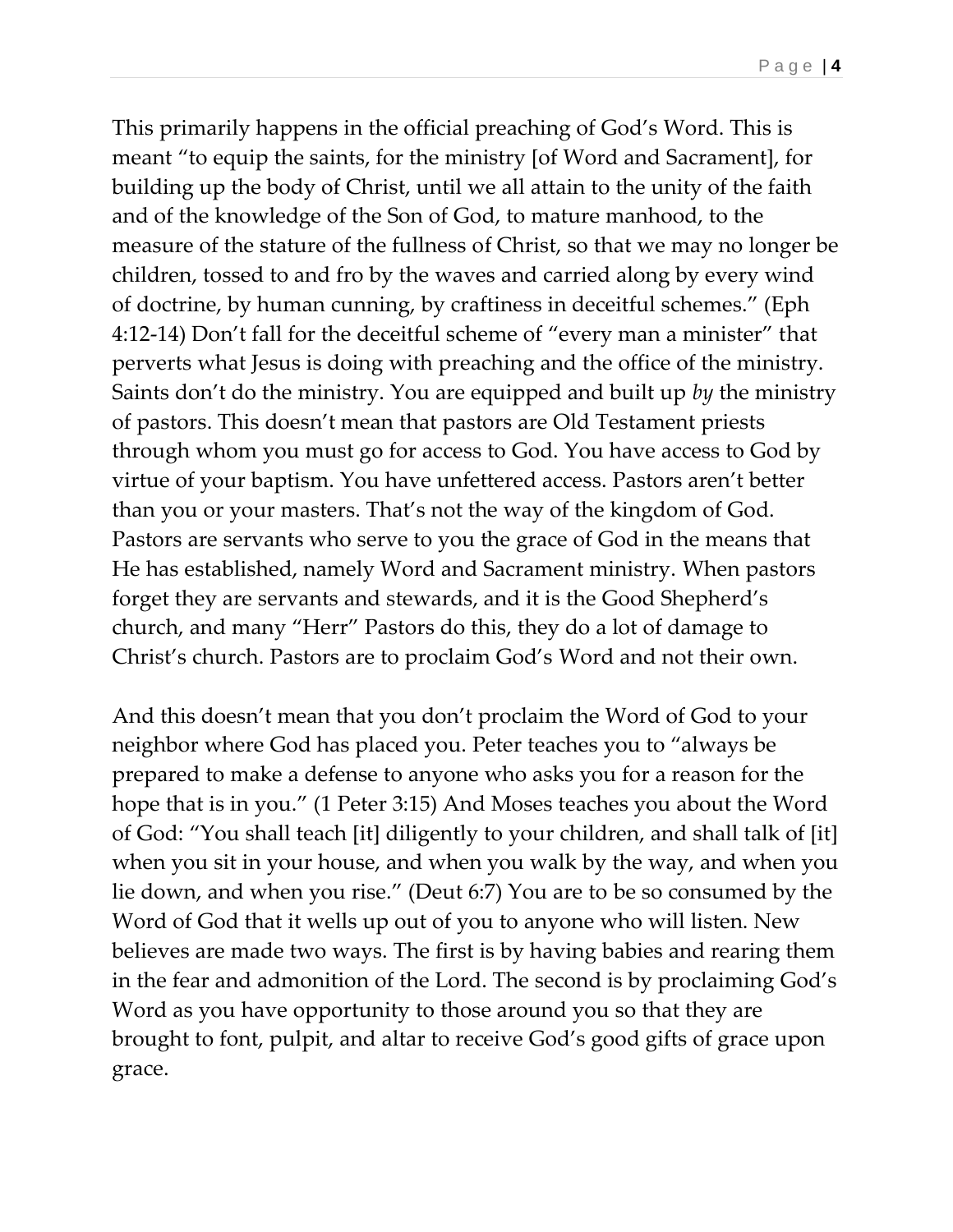The declining numbers in the church, especially the LCMS, is of concern to all of us. The answer to this is *not* evangelistic programs or programs in the church, but the means that God has established. The church is not a selfhelp center or social programs place. It is the place where God places Himself to pour out His grace on a sick and dying people. The Church is more akin to a hospital than anything else.

The Divine Service is not a place where we serve God, but it is a place where God serves us. *Gottesdienst* is the German word for the Divine Service, and it means "God's service" or where God serves man. By bringing our children, grandchildren, and neighbors to the Divine Service, we are taking them to the place, in fact, the only place, where God places His gracious presence where sinners receive grace. Jesus says His sheep will "listen to His voice" in our Gospel reading today. The Divine Service is where the voice of our Shepherd rings out to His sheep.

And when the sheep stray, Jesus pursues them with His word. He brings them back to His sheepfold, the church. This word goes out through his sheep that remain in the sheepfold. I've meditated upon this a lot recently. Does anyone besides us know that Grace Lutheran Church exists in Rialto? How do we make our presence known in Rialto? There are roughly 100,000 lost sheep in Rialto! Is there a way we can go into the "streets and lanes and highways and hedges" of Rialto and invite them to hear the voice of the Good Shepherd? (Lk 14:21, 23) I don't have any easy answers to these questions. But it is good for all of us to think about these things. Regardless of what ideas we come up with to engage Rialto, one thing I do know is that God converts people in the way that He has established: the preaching of Christ crucified, the Baptism of the lost, and the feeding of Christ's Body and Blood to His flock.

We must keep the main thing the main thing. But the main thing happens in community. Building community is an earthly business. It's messy. It does involve things outside of Word and Sacrament ministry.